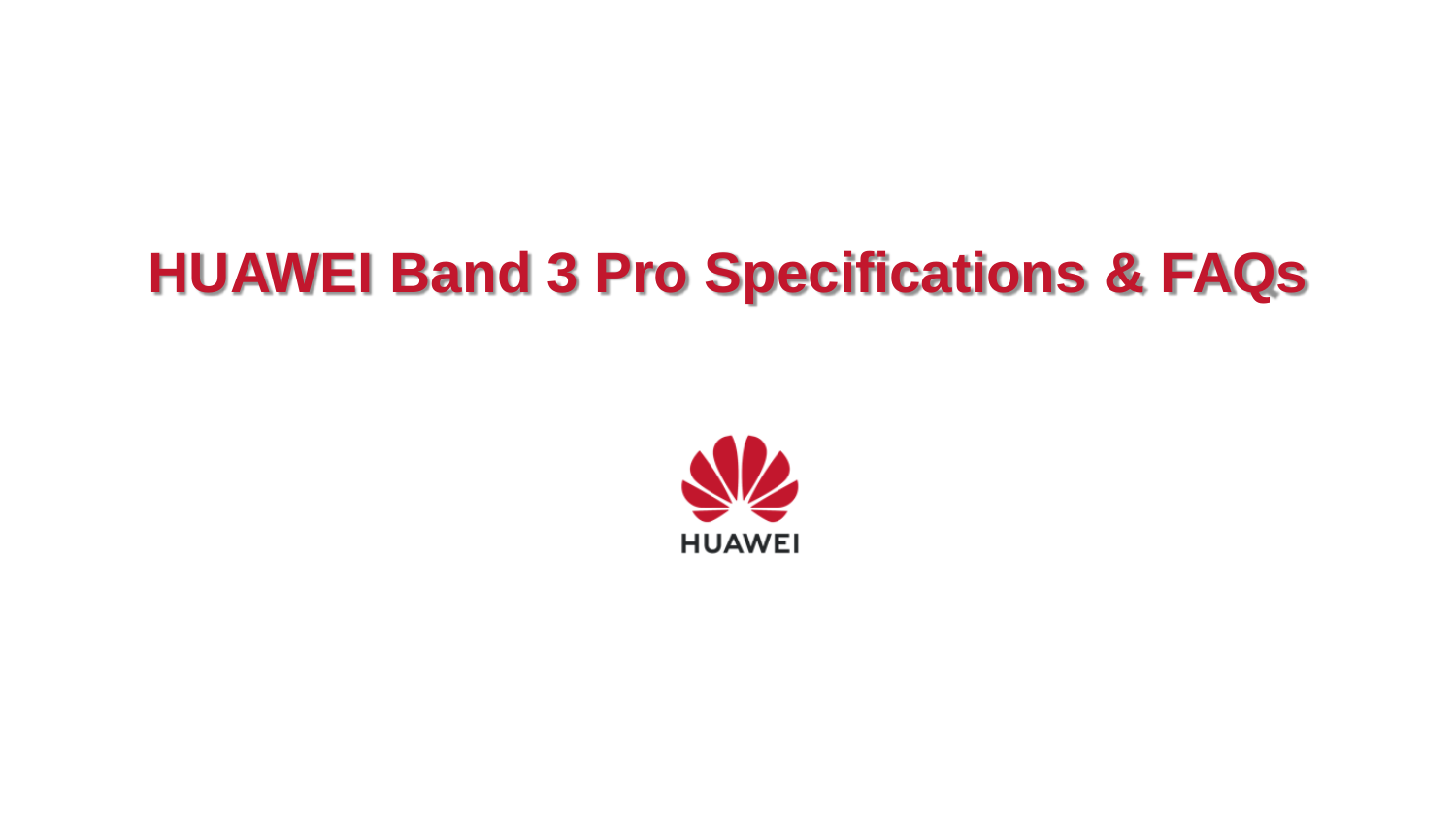# Product Specifications: Software Specifications

| <b>Features</b>           |                                    | Phones running Android 4.4 or later                                                                                               | Phones running iOS 9.0 or later |
|---------------------------|------------------------------------|-----------------------------------------------------------------------------------------------------------------------------------|---------------------------------|
| <b>Message reminders</b>  | Message notifications              |                                                                                                                                   |                                 |
|                           | Incoming caller ID display         | $\sqrt{2}$                                                                                                                        |                                 |
|                           | Rejecting an incoming call         |                                                                                                                                   |                                 |
|                           | Unknown caller ID display          | $\mathsf{x}$                                                                                                                      | X                               |
| <b>Fitness and health</b> | Daily activity tracking            | $\sqrt{ }$                                                                                                                        |                                 |
|                           | Sleep monitoring                   |                                                                                                                                   |                                 |
|                           | Continuous heart rate monitoring   |                                                                                                                                   |                                 |
|                           | Workout                            |                                                                                                                                   |                                 |
|                           | Activity reminders                 |                                                                                                                                   |                                 |
|                           | Syncing fitness data to your phone |                                                                                                                                   |                                 |
| <b>Smart assistant</b>    | Watch face change                  |                                                                                                                                   |                                 |
|                           | Smart alarm/Event alarm            |                                                                                                                                   |                                 |
|                           | Stopwatch                          |                                                                                                                                   |                                 |
|                           | Timer                              |                                                                                                                                   |                                 |
|                           | Remote Photo Shooting              | $\sqrt{}$ (This feature is only supported on phones running EMUI 8.1 or later and is only<br>supported when using the Camera app) | X                               |
|                           | Finding a phone using the band     |                                                                                                                                   | N.                              |
|                           | Weather report                     |                                                                                                                                   | √                               |
|                           | SmartCare reminder                 | $\mathsf{X}$                                                                                                                      | X                               |
|                           | Bluetooth disconnection reminder   |                                                                                                                                   |                                 |
|                           | Alipay                             | X                                                                                                                                 | X                               |
|                           | <b>NFC</b>                         | X                                                                                                                                 | X                               |

Note: " $\sqrt$ " stands for "support" and "X" represents "no support". Unless otherwise specified, Android users and iOS users in the following documents are users having compatible models.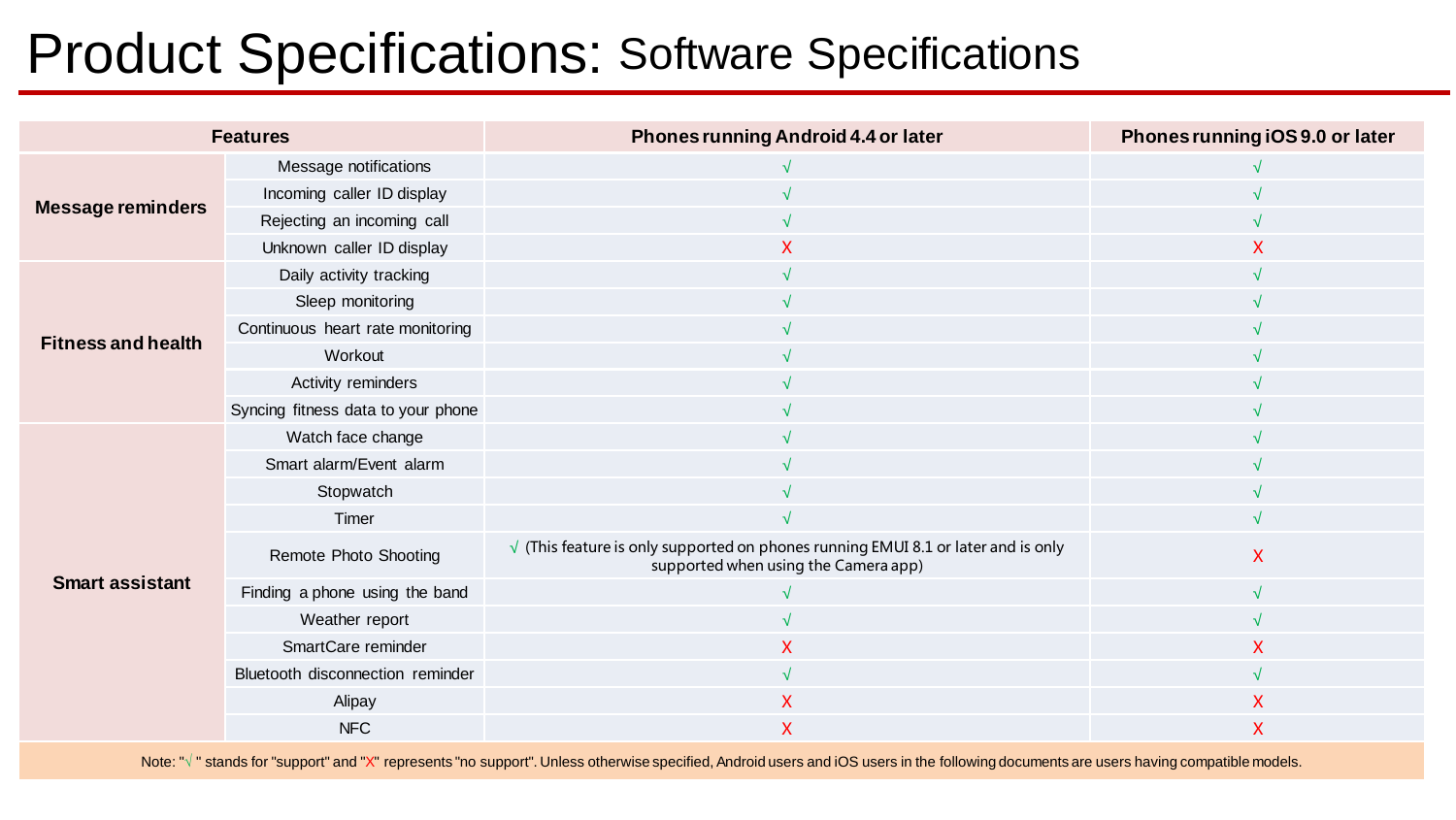### Product Comparison: **HUAWEI Band 3 Pro** VS **HUAWEI Band 2/ 2 Pro**

| <b>Key features</b>        | <b>HUAWEI Band 3 Pro</b>                                                                                                                                           | HUAWEI Band 2                                                                                                 | <b>HUAWEI Band 2 Pro</b>                                                                                   |
|----------------------------|--------------------------------------------------------------------------------------------------------------------------------------------------------------------|---------------------------------------------------------------------------------------------------------------|------------------------------------------------------------------------------------------------------------|
| <b>Specifications</b>      | Length x width x height : 45 mm $\times$ 19 mm $\times$ 11 mm                                                                                                      | Length x width x height: 44 mm x 19.7 mm x 10.3 mm                                                            | Length x width x height: 44 mm x 19.7 mm x 10.3 mm                                                         |
| Screen                     | 0.95-inch AMOLED color touch screen<br>240 x 120 pixels                                                                                                            | 0.91-inch PMOLED display, black and white screen<br>128 x 32 pixels                                           | 0.91-inch PMOLED display, black and white screen<br>128 x 32 pixels                                        |
| Strap material             | Silicone rubber                                                                                                                                                    | TPU                                                                                                           | <b>TPU</b>                                                                                                 |
| Workout types              | Walking, running (indoors, outdoors), cycling (outdoors,<br>indoors), pool swimming, open water swimming,<br>free training                                         | Running (indoors, outdoors), cycling (outdoors),<br>swimming                                                  | Walking (outdoors), running (indoors and outdoors), cycling (outdoors),<br>swimming                        |
| Storage                    | 384 KB RAM + 1 MB ROM + 16 MB                                                                                                                                      | 256 KB RAM + 1 MB ROM + 16 MB                                                                                 | 256 KB RAM + 1 MB ROM + 16 MB                                                                              |
| Interaction with<br>screen | Touch screen + Home key                                                                                                                                            | TouchKey                                                                                                      | TouchKey                                                                                                   |
| <b>MCU</b>                 | <b>Apollo 3</b>                                                                                                                                                    | Apollo 2                                                                                                      | Apollo 2                                                                                                   |
| Heart rate<br>monitoring   | Single heart rate measurement + Heart rate measurement<br>for a workout + Continuous heart rate monitoring +<br>Heart rate measurement using infrared during sleep | Single heart rate measurement + Heart rate<br>measurement for a workout + Automatic heart rate<br>measurement | Single heart rate measurement + Heart rate measurement for a workout<br>+ Automatic heart rate measurement |
| Sensor                     | 6-axis acceleration sensor                                                                                                                                         | 3-axis acceleration sensor                                                                                    | 13-axis acceleration sensor                                                                                |
| GPS chip                   | Broadcom chip, supporting GPS, Glonass, and Galileo N/A                                                                                                            |                                                                                                               | Ublox chip, supporting GPS and GLONASS                                                                     |

Summary

What is new in HUAWEI Band 3 Pro:

[Design] Becomes more operable thanks to the adoption of **AMOLED color screen**, which supports swiping and touching. Better visual experience due to **bigger** 

**screen size** and higher pixels.

[Features] Continuous heart rate monitoring is supported, which makes **24/7 heart rate monitoring** possible; Better sensor and more workout types with more accurate fitness data; Finding your phone with your band is supported; Remote photo shooting is supported (only on phones running EMUI 8.1 or later).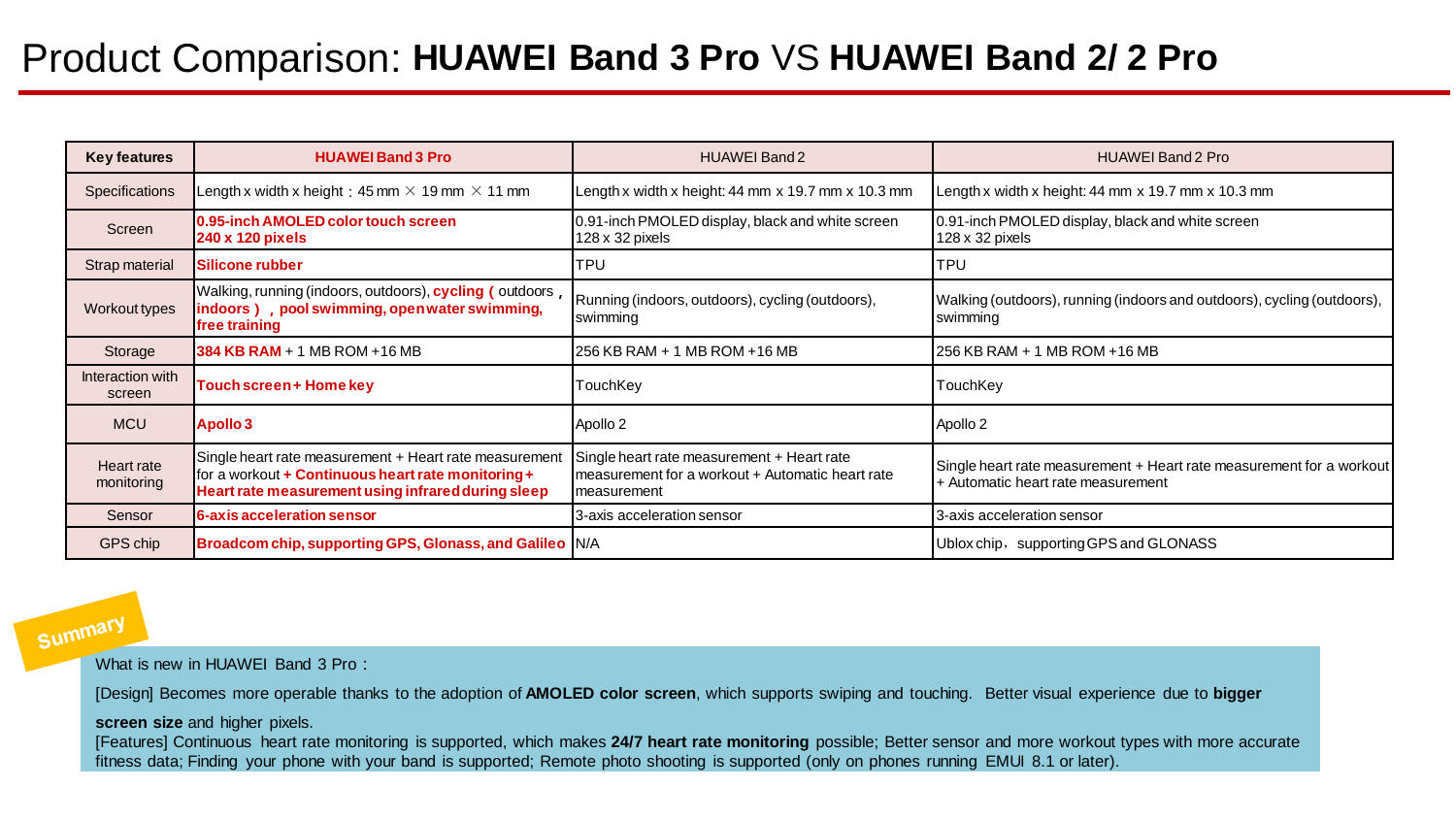# Top FAQs: Connection and Pairing

### **What should I do if I am unable to connect my band to my phone?**

If you are unable to pair your band with your phone within the Bluetooth connection range, perform the following steps:

- 1. Ensure that the Bluetooth is enabled on your phone, and place your phone and the band together before connecting.
- 2. Ensure that you have selected the correct band model. The Bluetooth name of the band is HUAWEI Band 3 Pro-XXX.
- 3. The band can be connected to your phone only in the Huawei Health app. Please download the latest version of the Huawei Health app.
- 4. Your band will automatically reconnect to your phone after they are disconnected.
- 5. For **Android users:**Open the Huawei Health app, touch **Me** > **My devices**, select your band, and then touch **Unpair**to delete the pairing records. Go to **Me** > **My devices** again and select your band to reconnect.

For **iOS users:** Touch **Devices** in the bottom-right corner of the Huawei Health app, swipe left on the band icon you want to delete and touch **Delete**. On your phone,

go to **Settings** > **Bluetooth**, touch the exclamation icon next to the Bluetooth name of the paired band, and touch **Forget This Device** to delete the pairing records.

Then open the Huawei Health app to reconnect.

6. If the issue persists, restart your band and phone, and try again.

### **How do I connect my band to a new phone?**

• **For Android users:**

- **For iOS users:**
- 1. Open the Huawei Health app on your current phone, touch **Me** > **My devices**, select your band, and then touch **Unpair**to delete the pairing records.
- 2. Open the Huawei Health app on your new phone and pair your band with the phone.
- 1. Go to **Devices**in the Huawei Health app, swipe left on the band icon you want to delete and touch **Delete**. Then go to **Settings** > **Bluetooth** on the current phone, touch the exclamation icon next to the Bluetooth name of the paired band, and then touch **Forget This Device.**
- 2. Open the Huawei Health app on your new phone and pair your band with the phone.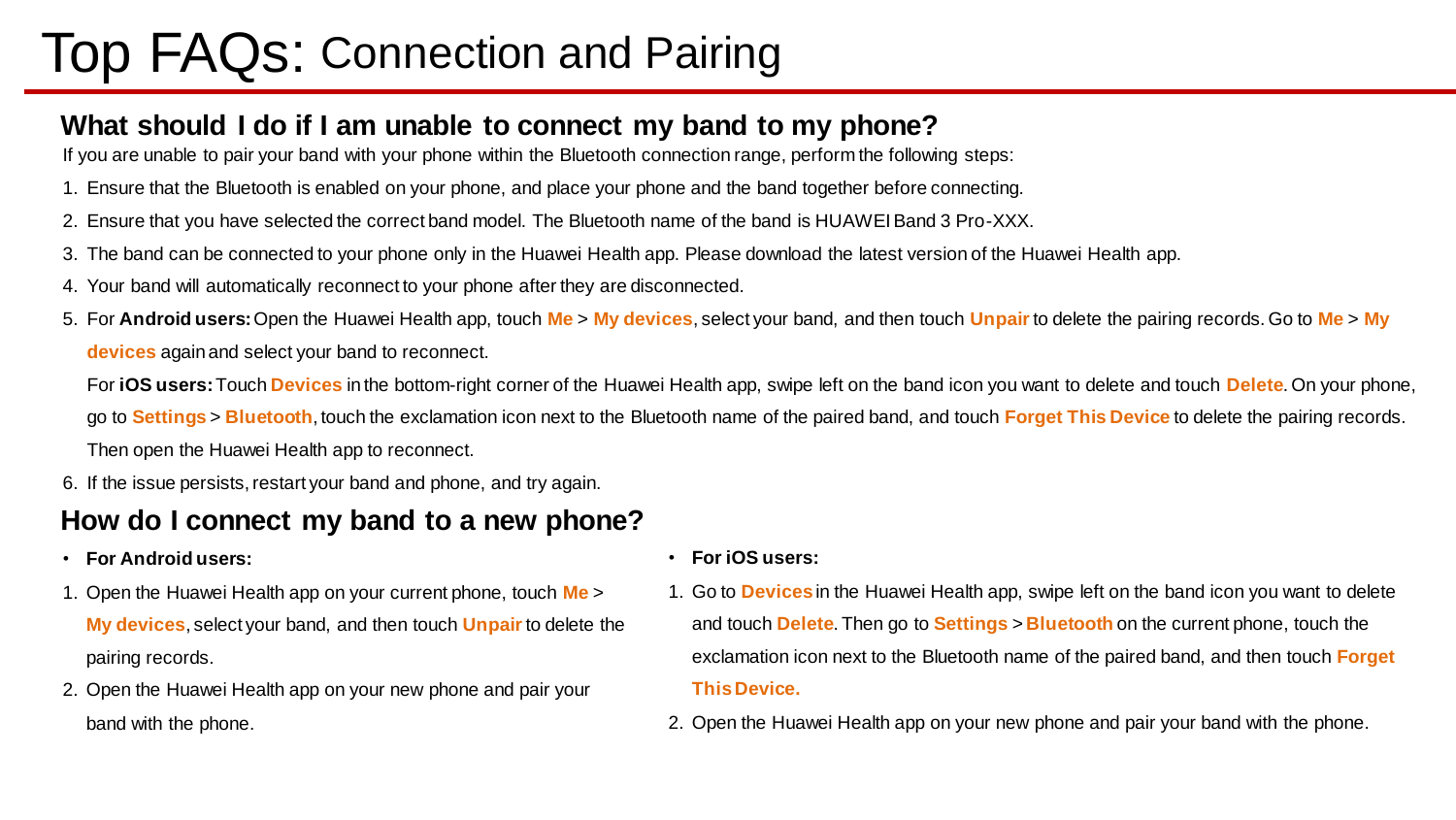# Top FAQs: Connection and Pairing

### **What should I do if my band is disconnected from my phone automatically and is unable to re-connect automatically?**

#### **Cause:**

Your band may be disconnected from your phone when the following situations occur.

- 1. If the distance between your band and phone is more than the Bluetooth connection range (10 meters), the band will automatically disconnect from the phone. You may also experience intermittent connection if the Bluetooth range is close to 10 meters.
- 2. Bluetooth may frequently disconnect if there is a strong interference or obstacle between your band and your phone, including the scenarios where there are multiple Bluetooth connections, the Wi-Fi environment is complex, multiple routers are detected, or a microwave oven is nearby.
- 3. The Huawei Health app is not running in the background, so the band is disconnected from your band.

#### **Solution:**

- 1. Open the HUAWEI Health app, select your band, and then touch **Touch to reconnect**.
- 2. If you are an Android user, ensure that the Huawei Health app is running in the background. It is recommended that you add the app to the protected background app list. The methods for adding the app to the list may vary with different phone models.

**Non-Huawei phone users**: contact your phone manufacturer or search online for details.

**Huawei phone users:** For phones running EMUI 4.0 or earlier versions, go to **Phone Manager** > **App auto launch and Protected apps**.

For phones running EMUI 5.0 or later, if other third-party apps are installed, add the apps to the background for protection.

- 3. Turn off Bluetooth on your phone, turn it on again, and try reconnecting.
- 4. For **Andriod users**: In the Huawei Health app, go to **Me** > **My devices**, select your band, and touch **Unpair** to delete the pairing record. Go to **Me** > **My devices** again and select your band to reconnect.

For **iOS users:** Touch **Devices** in the bottom-right corner of the Huawei Health app, swipe left on the band icon you want to delete and touch **Delete**. On your phone, go to **Settings** > **Bluetooth**, touch the exclamation icon next to the Bluetooth name of the paired band, and then touch **Forget This Device** to delete the pairing records for reconnection.

5. If the issue persists, restore your band to default settings and try again.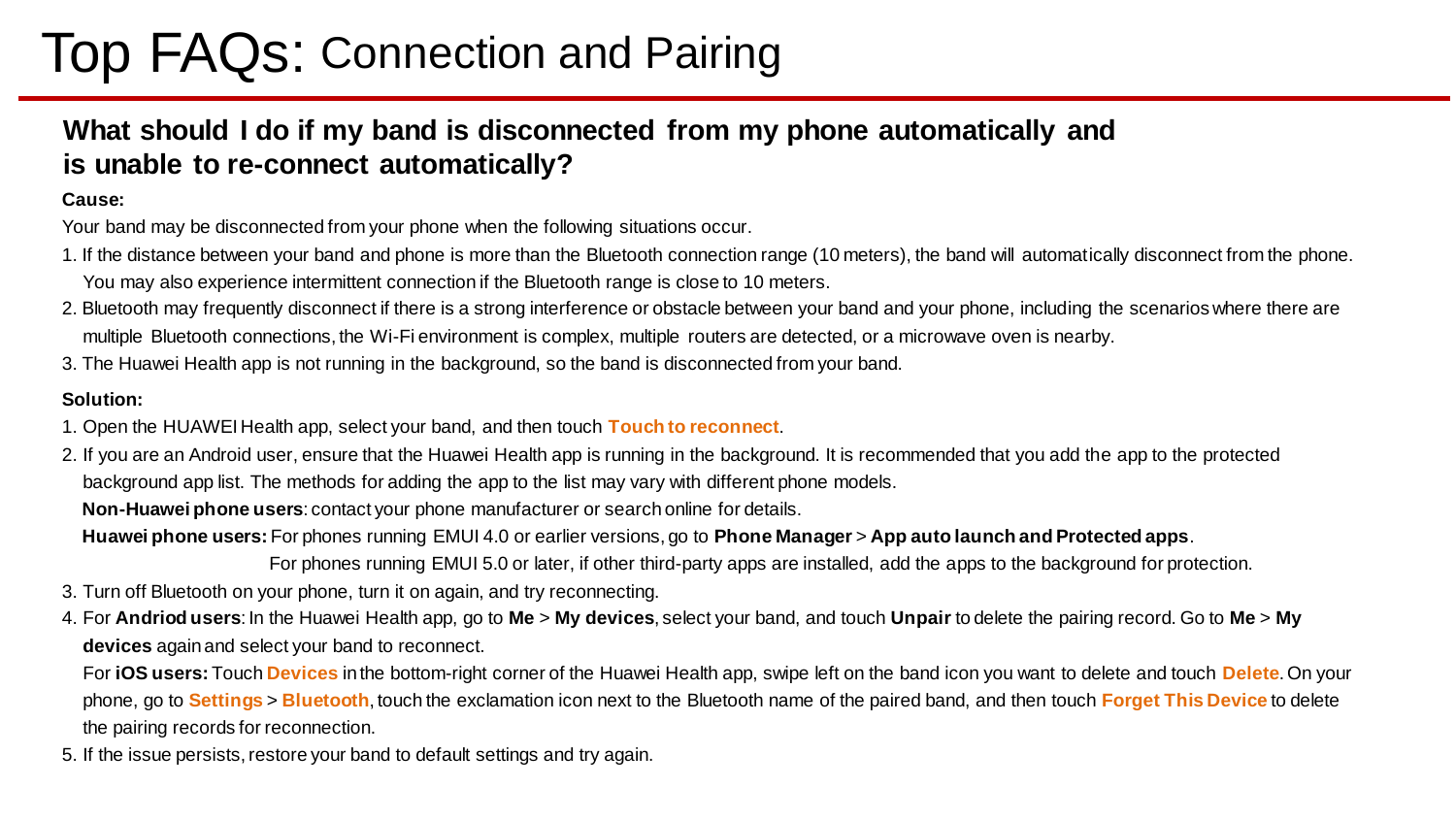# Top FAQs: Compatibility and Support

### **What are the mobile phone models compatible with the band?**

The band is compatible with phones running Android 4.4 or later/iOS 9.0 or later.

The Random Access Memory (RAM) must be more than 2 GB.

### **Why am I unable to find the Bluetooth name of my band in the connected device list under Bluetooth in my phone?**

Your band can be connected to your phone only in the Huawei Health app. Please download the latest version of the Huawei Health app.

### **What should I do if I pair my band with the phone but the Huawei Health app does not show they are connected?**

**Cause:**This problem may occur because the Bluetooth connection of the phone is abnormal.

#### **Solution:**

- 1. Restart the HUAWEI Health app, select your band, and touch **Touch to reconnect**.
- 2. Restart your band, and then touch **Touch to reconnect** in the HUAWEI Health app.
- 3. For **Andriod users:** Open the Huawei Health app, select your band, and then touch **Unpair**to delete the pairing record. Reconnect your band and phone.
- For **iOS users**: Touch **Devices** in the bottom-right corner of the Huawei Health app, swipe left on the band icon you want to delete and touch **Delete**. On your phone, go to **Settings** > **Bluetooth**, touch the exclamation icon next to the Bluetooth name of the paired band, and then touch **Forget This Device** to delete the pairing records for reconnection.
- 4. If the issue persists, restore your band to default settings and try again.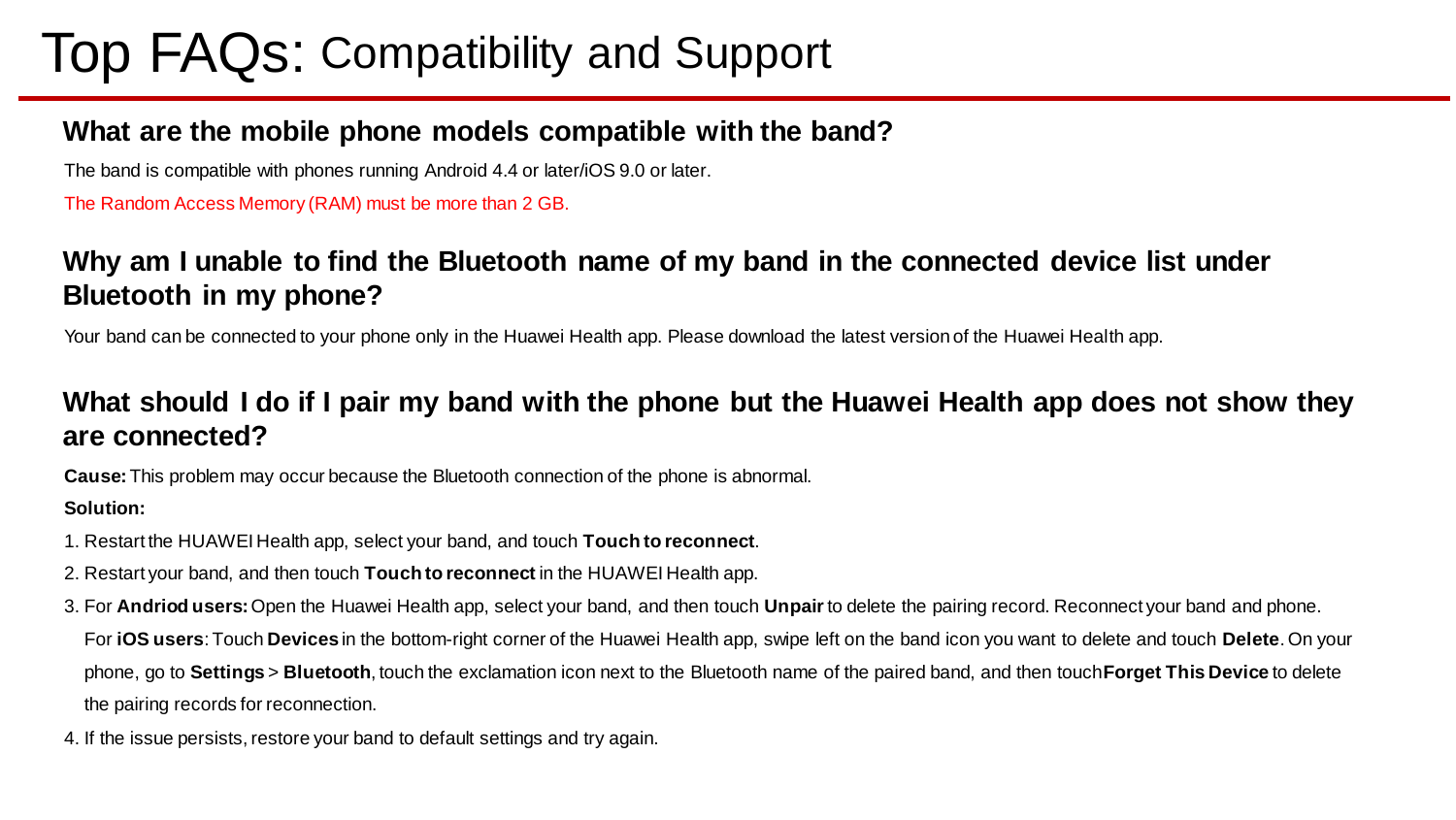### Top FAQs: Push notifications and Additional Requirements to Use Certain Features

### **What should I do if my band does not vibrate when there is a new message or incoming call?**

- Your band will not vibrate for new messages or incoming calls if Ultra-low power mode or Do not disturb mode is enabled, or the band detects that you are sleeping.
- New messages will not be pushed to your band, or displayed on your phone's status bar when there is an ongoing chat on your phone.
- Your band will not vibrate when new messages come frequently and the time interval of each message is less than 10 seconds.
- Your band will not vibrate for new messages or incoming calls if **Push notifications only when wearing device** is enabled and you do not wear the band.

### **Additional requirements to use certain features**

| <b>Feature</b>                 | <b>Requirements</b>                                                                                      |
|--------------------------------|----------------------------------------------------------------------------------------------------------|
| Remote photo shooting          | This feature is only available on phones running EMUI 8.1 or later.                                      |
| Finding a phone using the band | The band and phone must be connected via Bluetooth and this feature is enabled in the Huawei Health app. |
| Sync alarm from your phone     | This feature is only available on phones running EMUI 8.1 or later.                                      |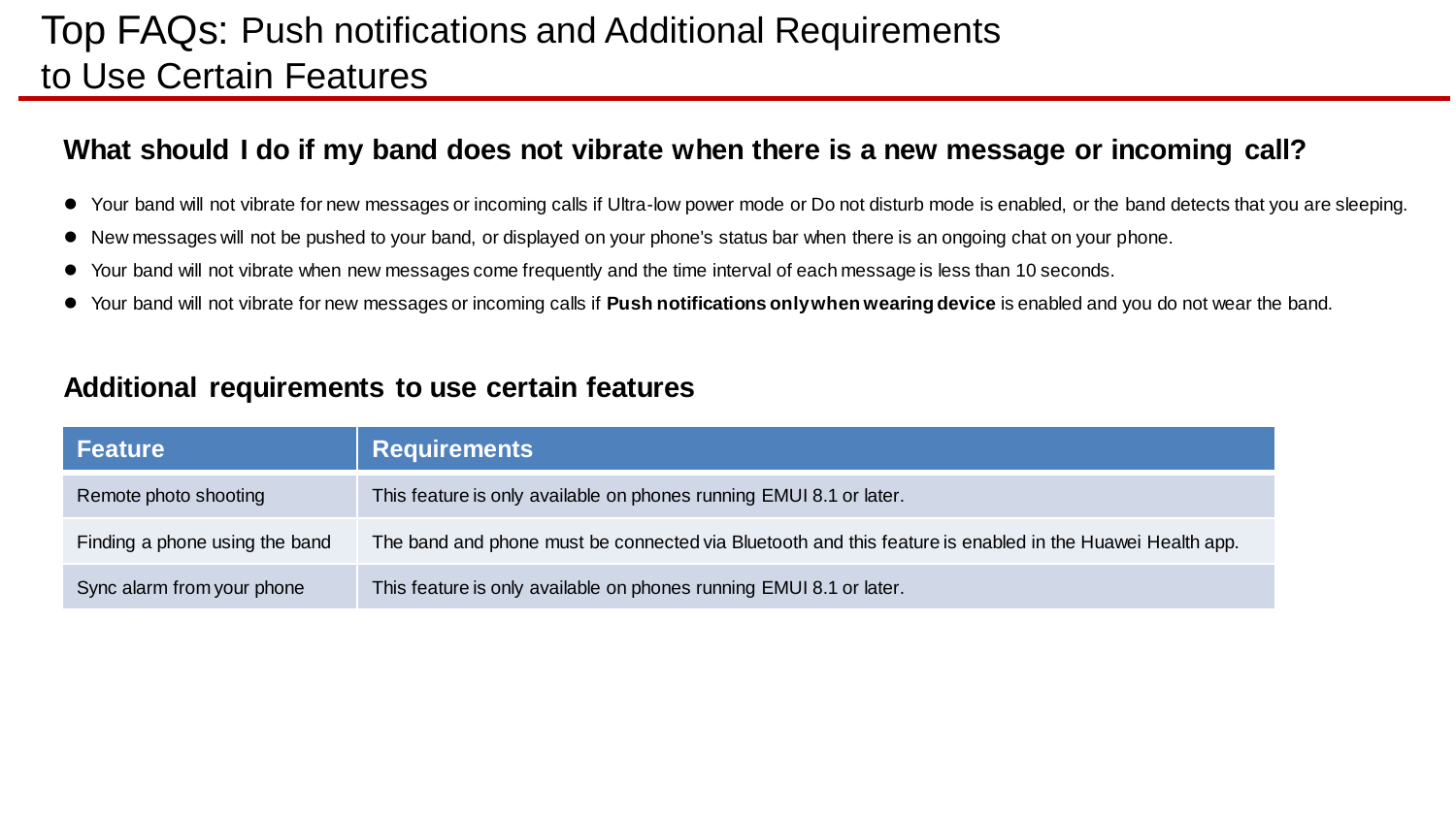# Top FAQs: Data Sync

#### **Why does it take a long time to sync the sleep data to my phone?**

Due to the large size of the TruSleep data, the daily data sync lasts for around one minute. If your band has not been connectedto your phone for a long period of time, the data sync will take longer time. For example, if the TruSleep data has not been synchronized for five days, the sync will last for around five minutes. It is recommended that you sync the data every day.

#### **Can I view my workout data on my band when workout is enabled using the Huawei Health app?**

When you pair your band to your phone and start a workout using the Huawei Health app, you can get your heart rate reading on your band. The band displays the latest heart rate measured after you pause the workout in the Huawei Health app.

*The band is unable to measure your heart rate when you start a workout in the Huawei Health app if there is an incoming call or alarm reminder on the band.*

### **What should I do if the data in my band cannot be synchronized to the Huawei Health app?**

- For Android users, ensure that the Huawei Health app has been updated to the latest version and the band is connected to the app using the Bluetooth. Open the Huawei Health app and sync data manually. If the issue persists, restart the band and try again.
- For iOS users, ensure that the Huawei Health app has been updated to the latest version and the band is connected to the app using the Bluetooth. Open the Huawei Health app and sync data manually. If the issue persists, restart the band and try again. If the sync still fails, disconnect the band and the phone, reconnect, and try again. If you are still unable to sync data, close the Huawei Health app and make sure it is not running in the background. Open the app again and try syncing data once more.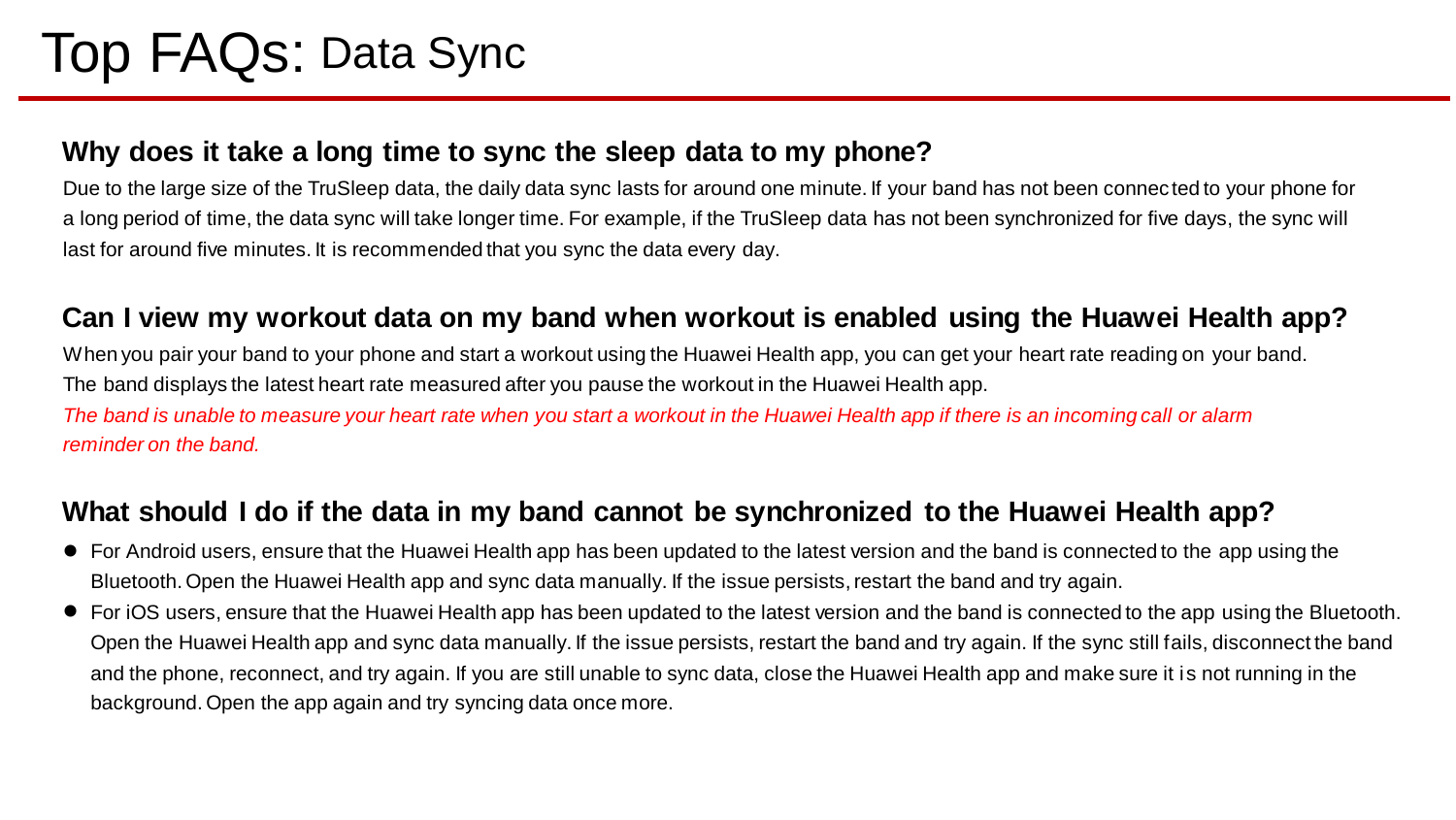### Top FAQs: Fitness and Health

### **Can my band track my exercise trajectory?**

The band can track your exercise trajectory using its built-in GPS. But GPS is only available when you move to an open area. Your band can record the exercise trajectory for Outdoor run, Outdoor walk, and Outdoor cycle.

#### **Why cannot Outdoor cycle be enabled?**

This problem may occur when no GPS signal is detected. In this case, a message "Move to an open outdoor area." will be displayed on your band.

### **How do I enable Open water?**

The band is 50-meter water resistant and has built-in GPS, enabling you to wear it in open water.

- 1. To enable **Open water**, swipe up or down on the band's home screen and enter the **Workout** screen.
- 2. Swipe up or down on the screen and select **Open water**. Then set exercise targets such as distance, duration, and calories burnt, as well as distance intervals at which swimming data displays on the screen, and touch the start icon at the bottom. Your band will start to record data after a countdown.
- 3. Your band screen will be automatically locked when you are swimming.
- 4. During swimming, you can swipe up or down on the screen following the on-screen instructions to unlock the band. Then, swipe up or down on the screen to view your swimming data such as the current workout time, distance, calories burnt, and average pace. You can touch and hold the **home key** for two seconds to pause the workout, and then touch corresponding icons to stop or resume the workout.
- 5. After swimming, you can:

Swipe up or down on the screen to view your swimming data, including main style, number of strokes, distance, duration, and average SWOLF. When your band is connected to the phone, you can view detailed swimming data under the Exercise record card in the Huawei Health app.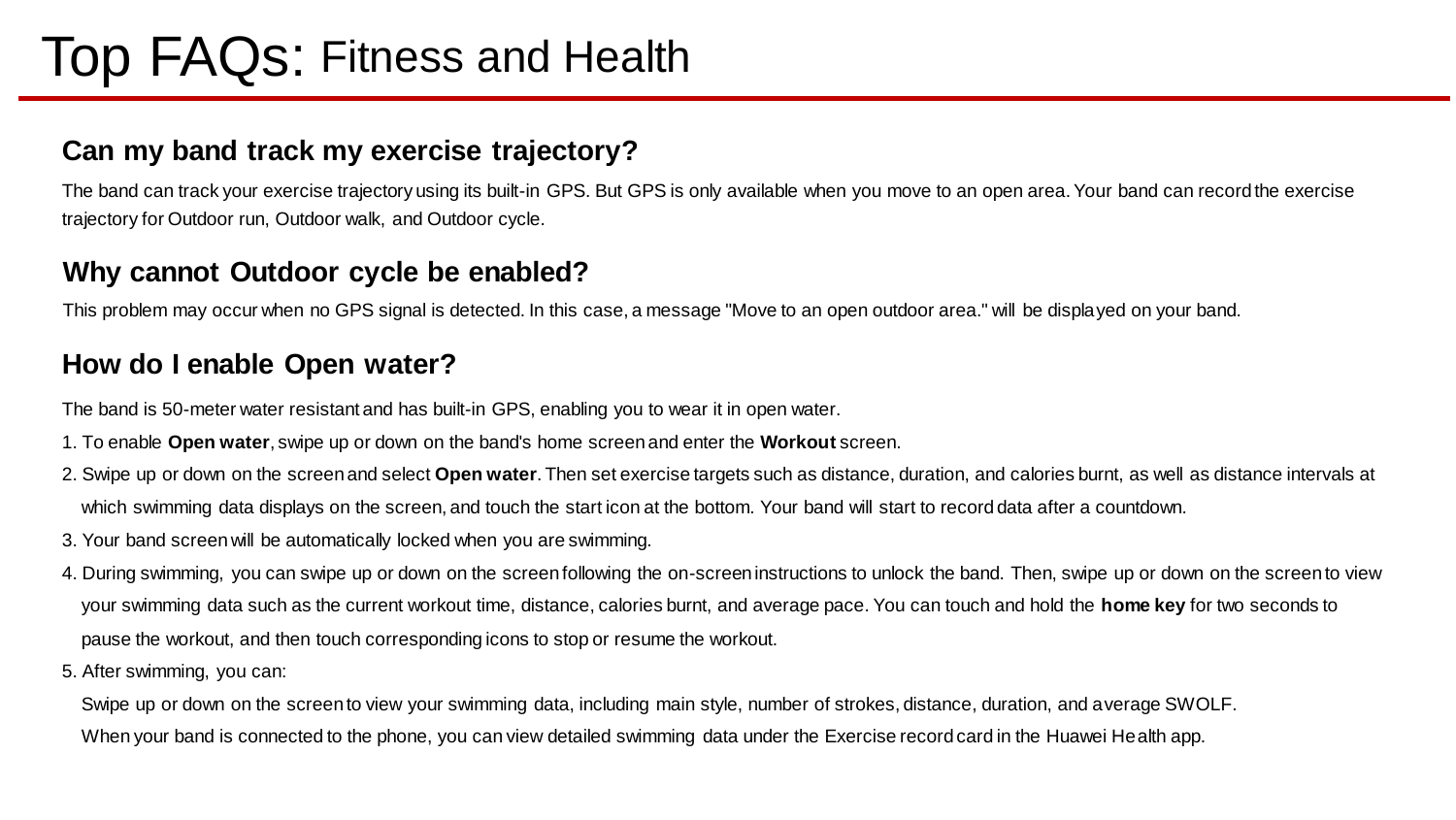## Top FAQs: Appearance and Accessories

### **What are the materials that the strap is made of? Has the strap passed any certification tests to ensure that it is safe to use?**

- The strap of the HUAWEI Band 3 Pro band adopts a brand new design and achieves a full-scale update. The strap is made of silicone, which makes it more durable and skin-friendly than previous bands. The occurrence of issues such as disfiguration, turn-up, and detaching due to long-term contact with skincare products, cleansers, and grease has decreased. During the manufacturing of the strap, rigorous environment tests andtensile tests are conducted to ensure the high stickiness of the glue between soft and hard rubber. In addition, the quality control and sampling tests are also enhanced.
- The band body and strap have been tested for allergy in lab. The tests include skin stimulation test and chemical test.

### **Is the HUAWEI Band 3 Pro water resistant?**

- The HUAWEI Band 3 Pro is 50-meter water resistant, but this is not permanent and may wear off over time.
- You can wear your band when you are washing your hands, in the rain or swimming in shallow water. Do not wear your band when you are taking a hot shower, diving, scuba diving, or surfing.
- The following operations may affect the water resistance of your band:

Dropping, cracking, or other impacts;

Exposing your band to alkaline substances, such as soap, body wash, cleanser, perfume, emulsion, and grease.

Using your band in humid and high temperature conditions, for example in a hot shower or sauna.

### **Can I replace the strap? Can I attach the body of HUAWEI Band 3 Pro to the strap of the HUAWEI Band 2 series?**

- Yes, you are able to replace the strap with a new one. To replace the strap, carefully take out the plug on the back of the strap and then unattach the strap. To install a new strap, fasten the band body to the strap tightly and then insert the plug.
- The body and strap of the HUAWEI Band 2 series are fastened by a cross screw. The HUAWEI Band 3 Pro uses a plug to fasten thebody and strap, which facilitates the strap replacement. Due to their different designs, the band body of HUAWEI Band 3 Pro cannot be attached to the strap of HUAWEI Band 2 series.